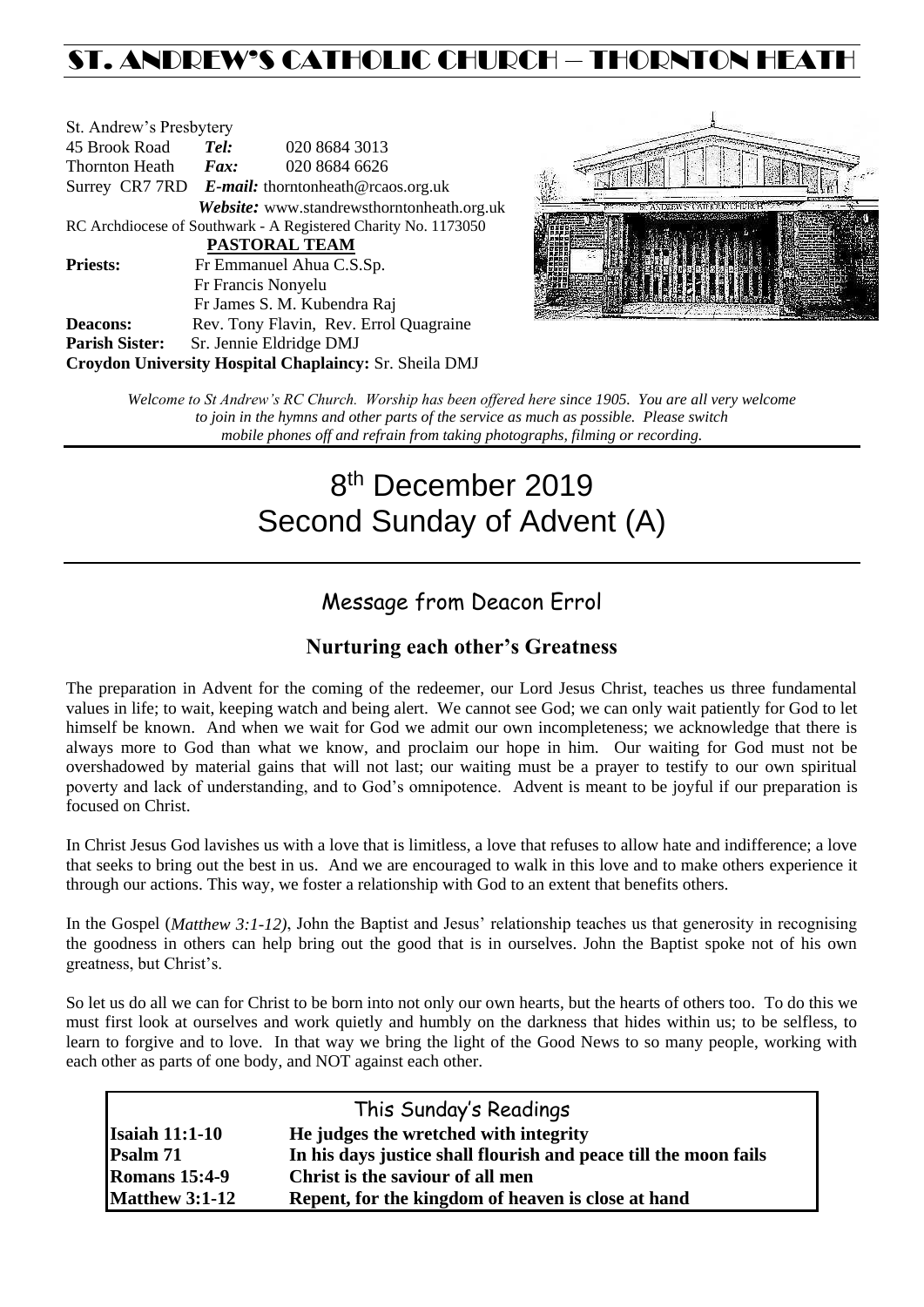# Diary for the Week

| <b>Sunday 8th December</b>         |                              | 6.00pm (Saturday) First Mass of Sunday                     | <b>St Francis Xavier Feast</b>     |
|------------------------------------|------------------------------|------------------------------------------------------------|------------------------------------|
| 2 <sup>nd</sup> Sunday of Advent   |                              |                                                            |                                    |
|                                    | 9.30am                       | Mass                                                       | Denis Bernard Mannion RIP          |
|                                    | 11.30am                      | Mass                                                       | Paul Etuka RIP                     |
|                                    | 5.00pm                       | <b>Rosary</b>                                              |                                    |
|                                    | $5.15 - 5.45$ pm             | <b>Exposition and Benediction</b>                          |                                    |
|                                    | 6.00 <sub>pm</sub>           | <b>Mass</b>                                                | Parishioners                       |
|                                    | $7.00 - 9.00$ pm             | <b>Charismatic Prayer Group</b>                            |                                    |
| Monday 9 <sup>th</sup> December    | 7.30am                       | <b>Mass</b>                                                | Francis John Hampshire RIP         |
| The Immaculate                     | 10.00am                      | Mass                                                       | <b>Gill Patient RIP</b>            |
| Conception of the Blessed          | $5.45 - 7.15$ pm             | <b>Beavers (hall)</b>                                      |                                    |
| Virgin Mary                        | $7.00 - 8.00$ pm             | <b>Parish Surgery</b>                                      |                                    |
| Genesis 3:9-15.20                  | $7.00 - 8.00$ pm             | <b>Family Holy Hour</b>                                    |                                    |
| Luke 1:26-38                       | $7.30 - 9.00$ pm             | Scouts (hall)                                              |                                    |
| Tuesday 10 <sup>th</sup> December  | 7.30am                       | Mass                                                       | Tony (Well-being)                  |
| Feria                              | 10.00am                      | Mass                                                       | John Lawrence & Pobrina Fernandes  |
| Isaiah 40:1-11                     | 6.30pm                       | R.C.I.C. (hall)                                            | <b>RIP</b>                         |
| Matthew 18:12-14                   |                              |                                                            |                                    |
| <b>Wednesday 11th December</b>     | 7.30am                       | Mass                                                       | Vincenzo Lanzaloca RIP             |
| <b>St Damasus</b>                  | 10.00am                      | Mass                                                       | Elizabeth Salapare RIP             |
| Isaiah 40:25-31                    | 2.00 <sub>pm</sub>           | <b>Active Retirement Group</b>                             |                                    |
| Matthew 11:28-30                   | 6.00pm                       | <b>Lectio Divina Group (hall)</b>                          |                                    |
|                                    | 7.30pm                       | <b>Legion of Mary (hall)</b>                               |                                    |
| Thursday 12 <sup>th</sup> December | 7.30am                       | Mass                                                       | Mawa Loftus RIP                    |
| Our Lady of Guadalupe              | 10.00am                      | <b>Funeral Mass</b>                                        | John Brennan RIP                   |
| Isaiah 41:13-20                    | $7.00 - 8.30$ pm             | <b>Cubs (St James the Great)</b>                           |                                    |
| Matthew 11:11-15                   |                              |                                                            |                                    |
| Friday 13 <sup>th</sup> December   | 6.30am                       | Mass                                                       | Mr Tarragona RIP                   |
| Saint Lucy                         | 10.00am                      | Mass                                                       | F.O.S.S. (For Our Suffering Souls) |
| Isaiah 48:17-19                    | 6.30pm                       | <b>Brownies/Guides (hall)</b>                              |                                    |
| Matthew 11:16-19                   |                              |                                                            |                                    |
| Saturday 14th December             | 9.30am                       | Mass                                                       | Debra Diplock (Birthday)           |
| Saint John of the Cross            | 10.00am                      | <b>Rosary</b>                                              |                                    |
| Ecclesiasticus 48:1-4.9-11         | $10.00 - 10.30$ am           | <b>Confessions</b>                                         |                                    |
| Matthew 17:10-13                   | $2-3pm$                      | <b>Children rehearsals for</b>                             |                                    |
|                                    | $5.00 - 5.30$ pm             | <b>Christmas Nativity</b><br><b>Confessions</b>            |                                    |
|                                    |                              |                                                            | Mrs Assiz De Souza                 |
|                                    | 6.00 <sub>pm</sub><br>7.00pm | <b>First Mass of Sunday</b><br><b>Parish Carol Service</b> |                                    |
| <b>Sunday 15th December</b>        | 9.30am                       | Mass                                                       | George Barrett RIP (Anniv)         |
| $3^{rd}$ Sunday of Advent          | 11.30am                      | <b>Mass</b>                                                | Parishioners                       |
|                                    | 5.00pm                       | <b>Rosary</b>                                              |                                    |
|                                    | $5.15 - 5.45$ pm             | <b>Exposition and Benediction</b>                          |                                    |
|                                    | 6.00 <sub>pm</sub>           | <b>Mass</b>                                                | Doris Chin                         |
|                                    | $7.00 - 9.00$ pm             | <b>Choir practice (Church)</b>                             |                                    |
|                                    | $7.00 - 9.00$ pm             | <b>Charismatic Prayer Group</b>                            |                                    |
|                                    |                              | (hall)                                                     |                                    |
|                                    |                              |                                                            |                                    |
|                                    |                              |                                                            |                                    |

| Money Matters                 |                               |                        |  |  |  |
|-------------------------------|-------------------------------|------------------------|--|--|--|
|                               | <b>Collection Last Sunday</b> | £1,557.73              |  |  |  |
|                               | Payment by Standing Order     | £ $700.00$             |  |  |  |
| Total offertory               |                               | £2,257.73              |  |  |  |
| Thank you for your generosity |                               |                        |  |  |  |
| Altar Servers                 |                               | Church Cleaners        |  |  |  |
| This week<br>Team 1           |                               | This week Judie's Crew |  |  |  |
| Next week<br>Team 2           |                               | Next week Fifi's group |  |  |  |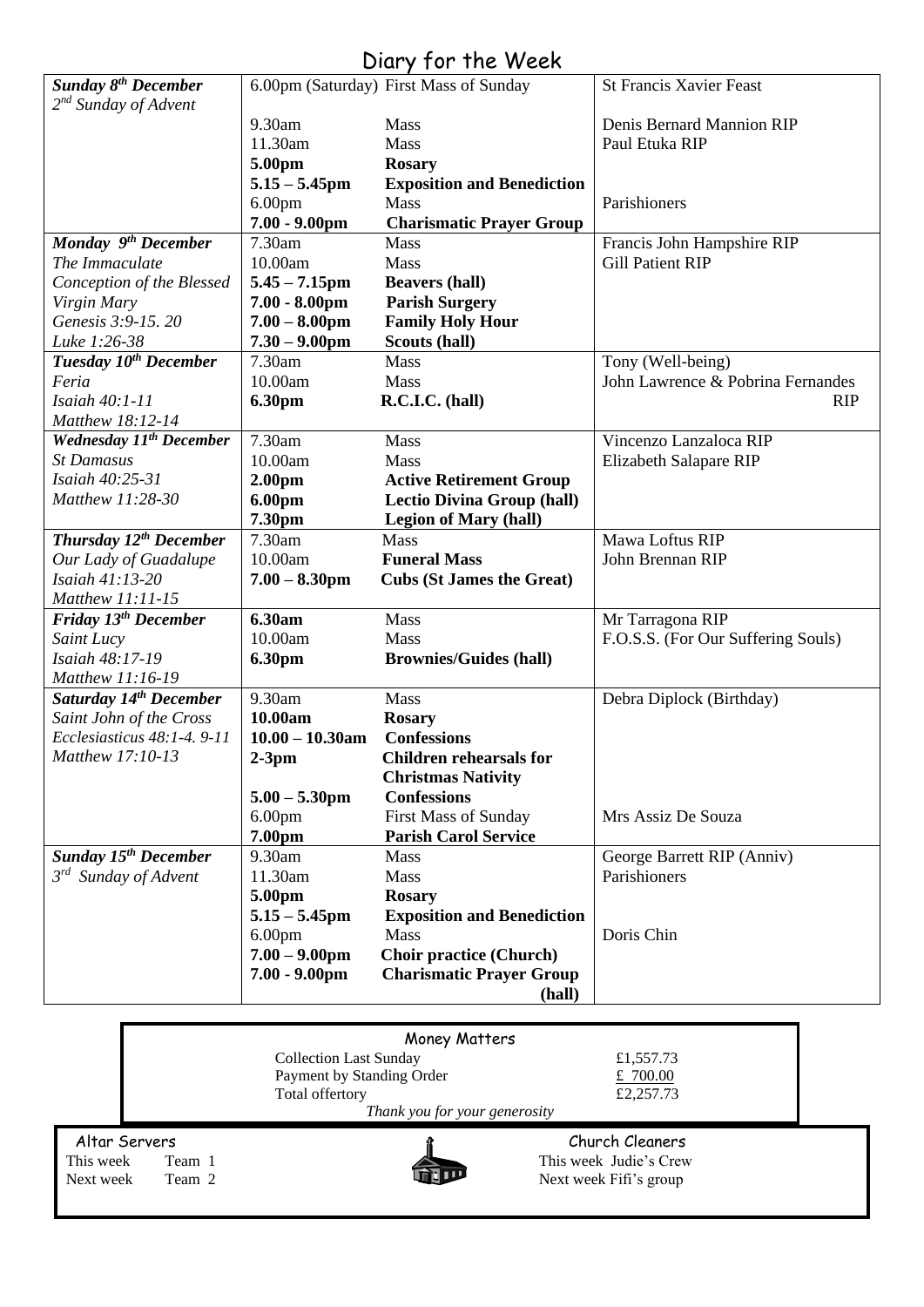# St. Andrew's Parish Notices

# **TOY SUNDAY TODAY 8TH DECEMBER**

Every year we collect toys to use as Christmas presents for disadvantaged children. Once again this year we are giving to St Anne's Community Centre in Vauxhall. Please bring in any toys to Masses over the weekend. The ages for the children are from 3 to 11 years. St Anne's would also be grateful for any wrapping paper but they do ask that you do not wrap the presents. A representative from St Anne's Community Centre will be here at the 9.30am Mass to talk about the work they do. We thank you for your continued support.

# **NIGERIAN CATHOLIC COMMUNITY**

The group will be meeting today Sunday  $8<sup>th</sup>$  December after the 11.30am Mass in the hall.

# **FAMILY HOLY HOUR**

Children, families and parishioners are invited to come and join us to pray for peace in our hearts, our homes, our families and the whole world. Please join us on Monday  $9<sup>th</sup>$  December from  $7 - 8.00$ pm in the Church.

# **PERPETUAL ADORATION**

Please check the notice board giving information about our timeline for the introduction of Perpetual Adoration in our parish. Further details to follow.

# **THE RITE OF CHRISTIAN INITIATION OF CHILDREN (R.C.I.C.)**

The next session will be on Tuesday  $10^{th}$  December at 6.30pm in the hall.

# **PARISH CAROL SERVICE**

You are invited to join us for this years 'Parish Carol Service' which will be held on Saturday 14<sup>th</sup> December at 7pm. Following on from previous years we will be singing Carols in several languages. All Parish groups are asked to sing in their 'native language'. So please do join us for an enjoyable evening and let Maureen know through the Parish office what your group will be singing.

#### **ADVENT**

Please note that the early Mass on each of the Fridays in Advent is at **6.30am** and not 7.30am. Tea/coffee and croissants provided after Mass in the hall.

Our Parish Penitential Service is on Monday 16<sup>th</sup> December at 7.00pm.

Please take our Christmas card home with all the details of the services and Mass times over the Christmas period.

Also available are envelopes for the Christmas offering which is personal to the Priests of the parish.

As the season of Advent begins we have placed our Jesse Tree on the Sanctuary. The Jesse tree helps us connect the custom of decorating Christmas trees to the events leading to Jesus' birth. The Jesse tree is also our Giving tree and we are asking all our Parishioners to donate non-perishable food in the box provided through Advent. The SVP group will use our donations for those in need in the Parish. Thank you for your support.

# **A DAY WITH JESUS**

You are invited to the 'A Day with Jesus' Ministry being held here at St Andrew's Church on every fourth Saturday of every month from  $12 - 4.00$ pm. Please check the notice board for the full programme details and contacts for further information.

# **CALLING ALL CAROL SINGERS**

As usual this year St Andrew's choir members will be carol singing around the wards at Croydon University hospital. You are all welcome to join us, the more the merrier! Please meet in the hospital Chapel (Woodcroft Road entrance) at 6.45p.m. sharp on Wednesday December 18<sup>th</sup>. We return to the chapel after an hour for refreshments. Please let Mary know if you are coming. Mary Cameron 020 8689 8360 / 07928670639.

# **CHRISTMAS NATIVITY PLAY REHEARSALS**

This year the children of the parish will be retelling the story of the Nativity at 5.15pm on December  $24<sup>th</sup>$ . If you would like your children to take part, there will be two rehearsals in the Church on 14<sup>th</sup> December 2.00pm to 3pm